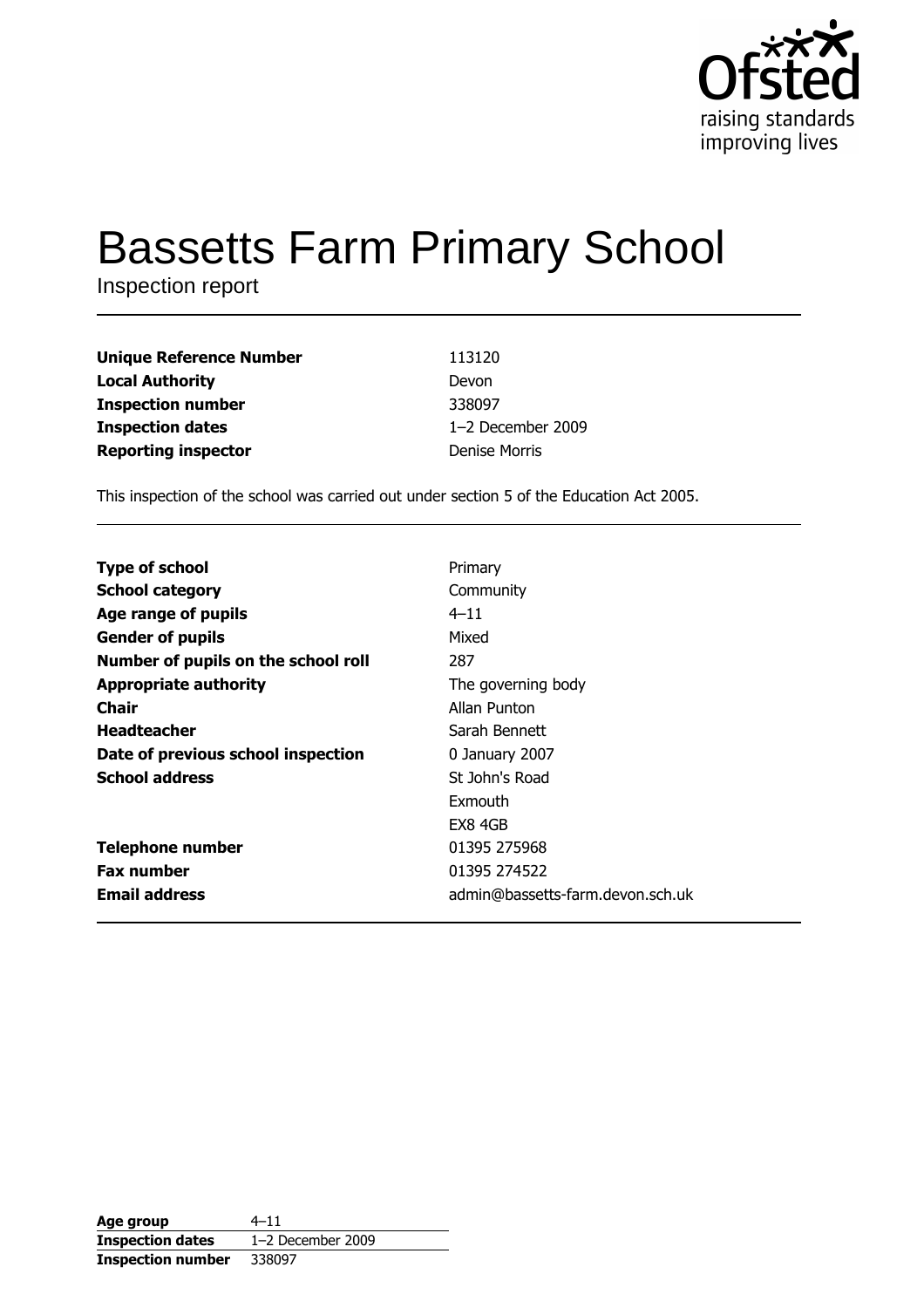The Office for Standards in Education, Children's Services and Skills (Ofsted) regulates and inspects to achieve excellence in the care of children and young people, and in education and skills for learners of all ages. It regulates and inspects childcare and children's social care, and inspects the Children and Family Court Advisory Support Service (Cafcass), schools, colleges, initial teacher training, work-based learning and skills training, adult and community learning, and education and training in prisons and other secure establishments. It rates council children's services, and inspects services for looked after children, safequarding and child protection.

Further copies of this report are obtainable from the school. Under the Education Act 2005, the school must provide a copy of this report free of charge to certain categories of people. A charge not exceeding the full cost of reproduction may be made for any other copies supplied.

If you would like a copy of this document in a different format, such as large print or Braille, please telephone 08456 404045, or email enquiries@ofsted.gov.uk.

You may copy all or parts of this document for non-commercial educational purposes, as long as you give details of the source and date of publication and do not alter the documentation in any way.

Royal Exchange Buildings St Ann's Square Manchester M2 7LA T: 08456 404045 Textphone: 0161 618 8524 E: enquiries@ofsted.gov.uk W: www.ofsted.gov.uk © Crown copyright 2009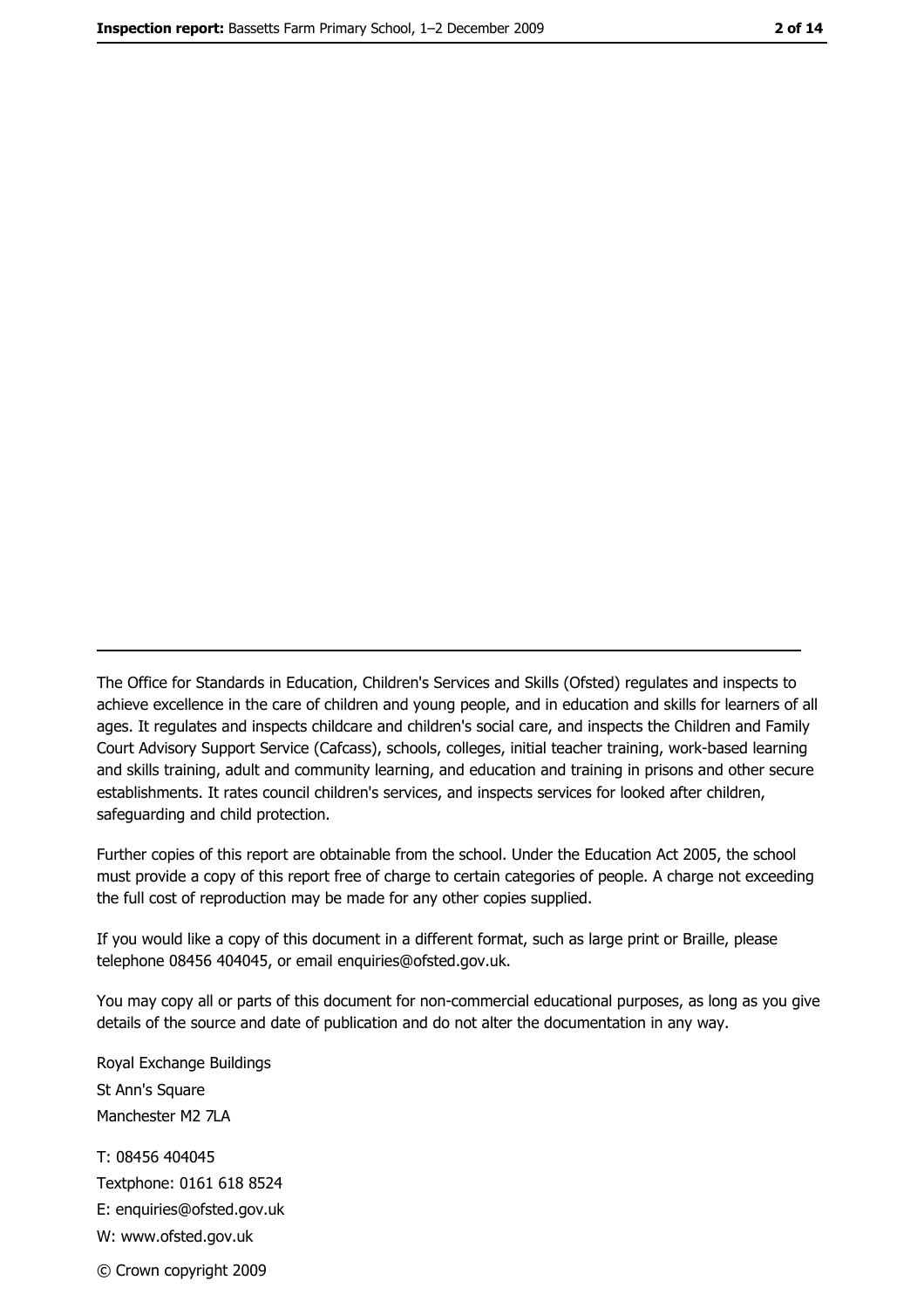# **Introduction**

This inspection was carried out by three additional inspectors. The inspectors visited 10 lessons, and held meetings with governors, staff, pupils and school leaders. They observed the school's work, and looked at school curriculum planning, other school documents and pupils' work. They considered the views of 116 parents who responded to the Ofsted questionnaire. Pupils in Years 3 to 6 also completed a questionnaire.

The inspection team reviewed many aspects of the school's work. It looked in detail at four areas:

- pupils' achievement, especially that of the more-able pupils  $\blacksquare$
- the effectiveness of assessment  $\blacksquare$
- the quality of target-setting  $\blacksquare$
- the extent to which the new curriculum meets the learning needs of all groups of  $\blacksquare$ pupils

## Information about the school

This is a large primary school which caters for children mainly from the housing estates on the eastern edge of Exmouth. Almost all pupils are White British although a few pupils speak English as an additional language. The number of pupils with special educational needs and/or disabilities is above average. There is Early Years Foundation Stage provision for children from the age of four. The headteacher and the Chair of Governors took up their posts in September 2009.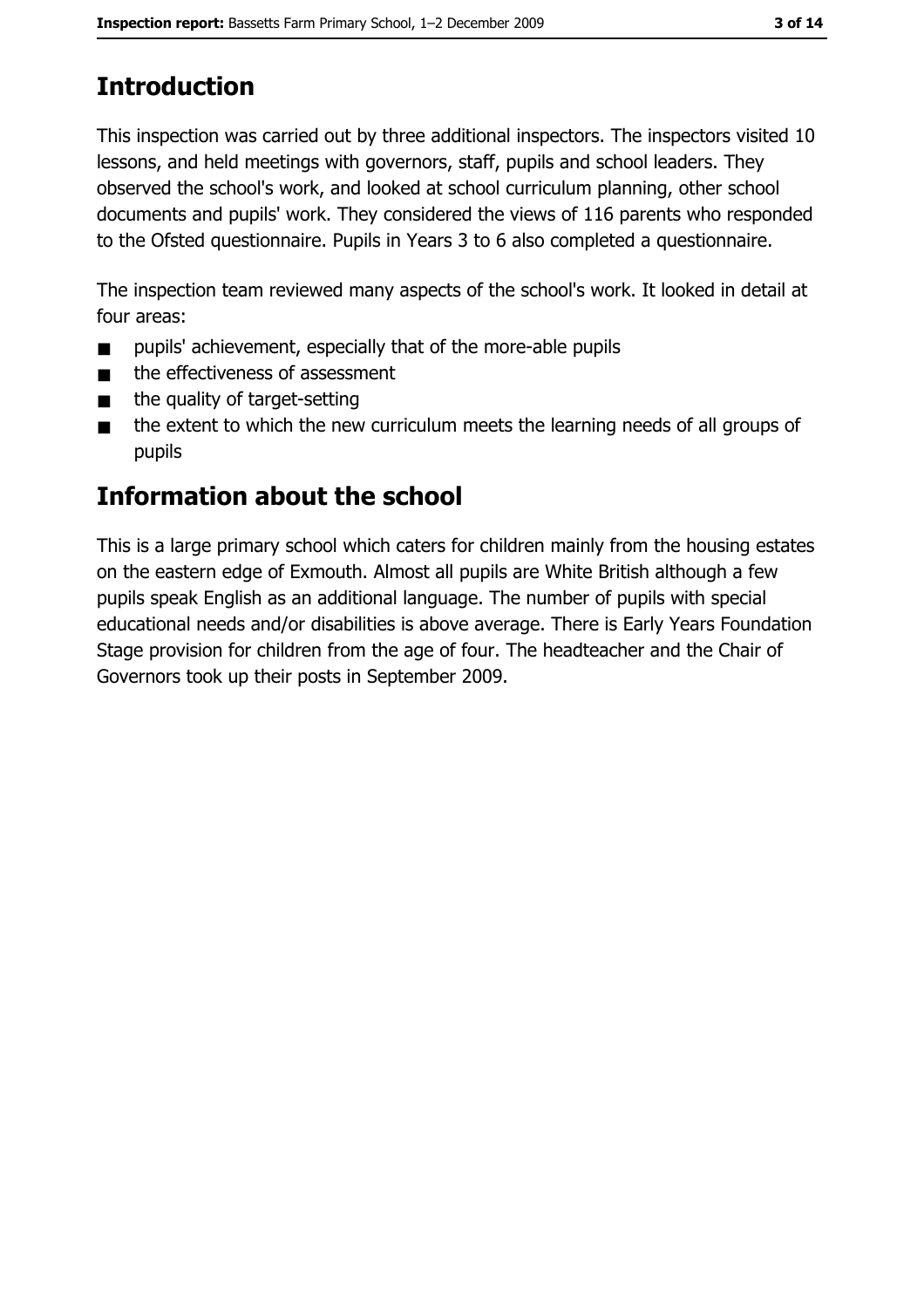# **Inspection judgements**

## Overall effectiveness: how good is the school?

#### The school's capacity for sustained improvement

## **Main findings**

This is a good school. It provides a warm and caring environment in which pupils thrive. The school has improved since the last inspection. Standards have risen because of improved provision, particularly the quality of teaching which is now good. Teachers and teaching assistants provide many exciting activities for pupils, helping them to enjoy school. Pupils' work is checked regularly to ensure that they are making good progress. Increasingly challenging targets have been set over the past three years and these have resulted in good progress by most groups of pupils so that standards are above average in English, mathematics and science by the time pupils leave the school in Year 6. Almost all groups of pupils achieve well from their starting points although the more-able pupils do not always achieve their full potential. This is because the tasks set do not always encourage them to extend their skills. It is also because the new curriculum, with its emphasis on creativity, is not yet fully embedded and as a result specific planned tasks for this particular group of pupils are not always evident. There are also some inconsistencies in planning across classes, and outcomes for individuals and groups are not always clearly identified. Pupils with special educational needs and/or disabilities and those who speak English as an additional language achieve well because of effective support and regular monitoring.

One of the school's greatest strengths is the way in which it works with parents to support pupils' education and to encourage pupils to come to school regularly. This has resulted in rising attendance which is now above the national average. Parents are pleased with the way the school looks after their children and helps them to do well. Throughout the school pupils' good personal development is enhanced by the high focus placed on the eco-schools project, resulting in their very good awareness of the importance of, for example, recycling. The eco-council plays a valuable role in helping pupils to look after their environment. Pupils develop an excellent understanding of healthy lifestyles. However, there are few opportunities for pupils to make decisions about how they want to work with the local community or which charities they would like to support. Children get off to a good start in the good Early Years Foundation Stage. They benefit from some exciting activities that help them to make good gains in learning.

Leadership and management are effective. The new headteacher has quickly learned the strengths and weaknesses of the school through rigorous monitoring of teaching and learning. Other more established leaders are supportive and helpful and together they form a secure and innovative team. Governors support leaders well and are fully aware of their statutory responsibilities. New initiatives such as the modified curriculum are being carefully embedded to add impetus to pupils' achievements and their

| J |
|---|
|   |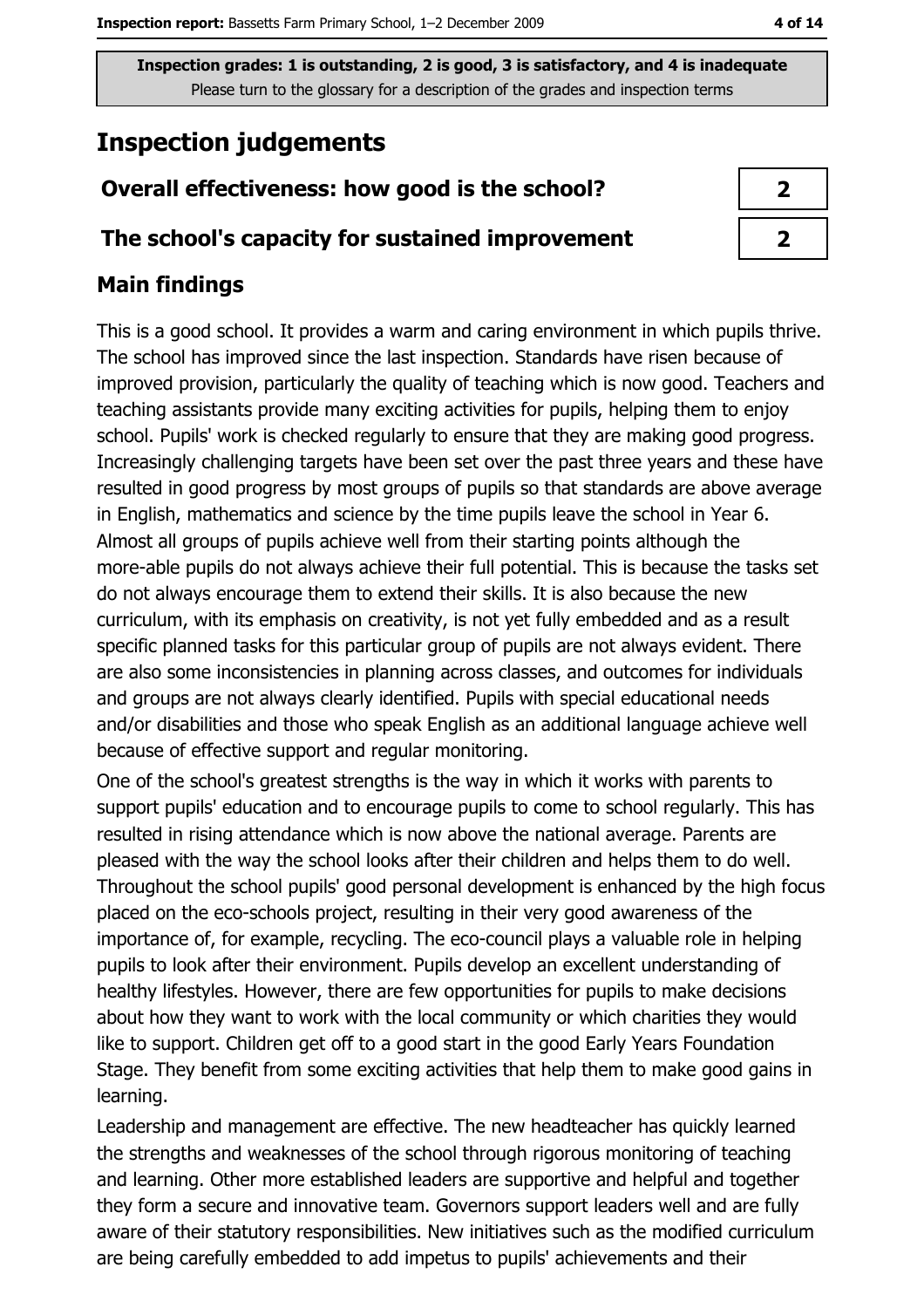enjoyment of school. Procedures to keep pupils safe, including child protection procedures, fully meet current government requirements. Because of the good improvement made by the school and because of the careful and rigorous embedding of new initiatives, the school has a good capacity for further improvement.

#### What does the school need to do to improve further?

- Develop and embed the new curriculum so that it provides a clear overview of what each class receives by:
	- linking plans closely to the teaching and learning that happens in the classroom
	- clearly identifying outcomes for different groups and individuals so that all pupils, particularly the most able, achieve their potential
	- providing more opportunities for pupils to improve their links with the local community.

#### **Outcomes for individuals and groups of pupils**

Pupils make good progress throughout Years 1 to 6 so that when they leave the school in Year 6 their standards in English, mathematics and science are above average. The vast majority of pupils meet or exceed their targets. Achievement for most pupils is good, although those who are more able do not always achieve their potential because additional tasks that are set for them are often not as challenging as they could be. Pupils with special educational needs and/or disabilities achieve well because of the good-quality support and quidance that they receive in lessons and because of clear targets in their individual education plans. In their questionnaires a very large majority of pupils said that they know how well they are doing at school. Pupils achieve particularly well in sports activities because of the high focus across the school on keeping fit and healthy.

The school promotes the personal development of pupils well and has particular success in promoting pupils' excellent awareness of healthy lifestyles. This is demonstrated by the way in which they choose at least two vegetables at dinnertime and bring healthy snacks to school. The school has won two awards recently for the strong focus on health and fitness. The playground 'huff and puff' activities help pupils to be active at playtimes. Behaviour is good in all areas of the school and strategies to promote harmony are working well and having a positive impact. Pupil's say they feel safe at school and know and understand the reason for certain rules such as walking in corridors. Pupils' spiritual, moral and social development is good and their cultural development is satisfactory. All pupils take on simple responsibilities such as acting as playground monitors and taking the registers to the office. They clearly know right from wrong and older pupils regularly help younger ones. The school council helps to give pupils a voice but its work is more limited than that of the eco-council which has a very clear role in improving pupils' awareness of the importance and value of 'green issues,' such as recycling and growing their own food. For example, last term pupils grew a wide

 $\overline{2}$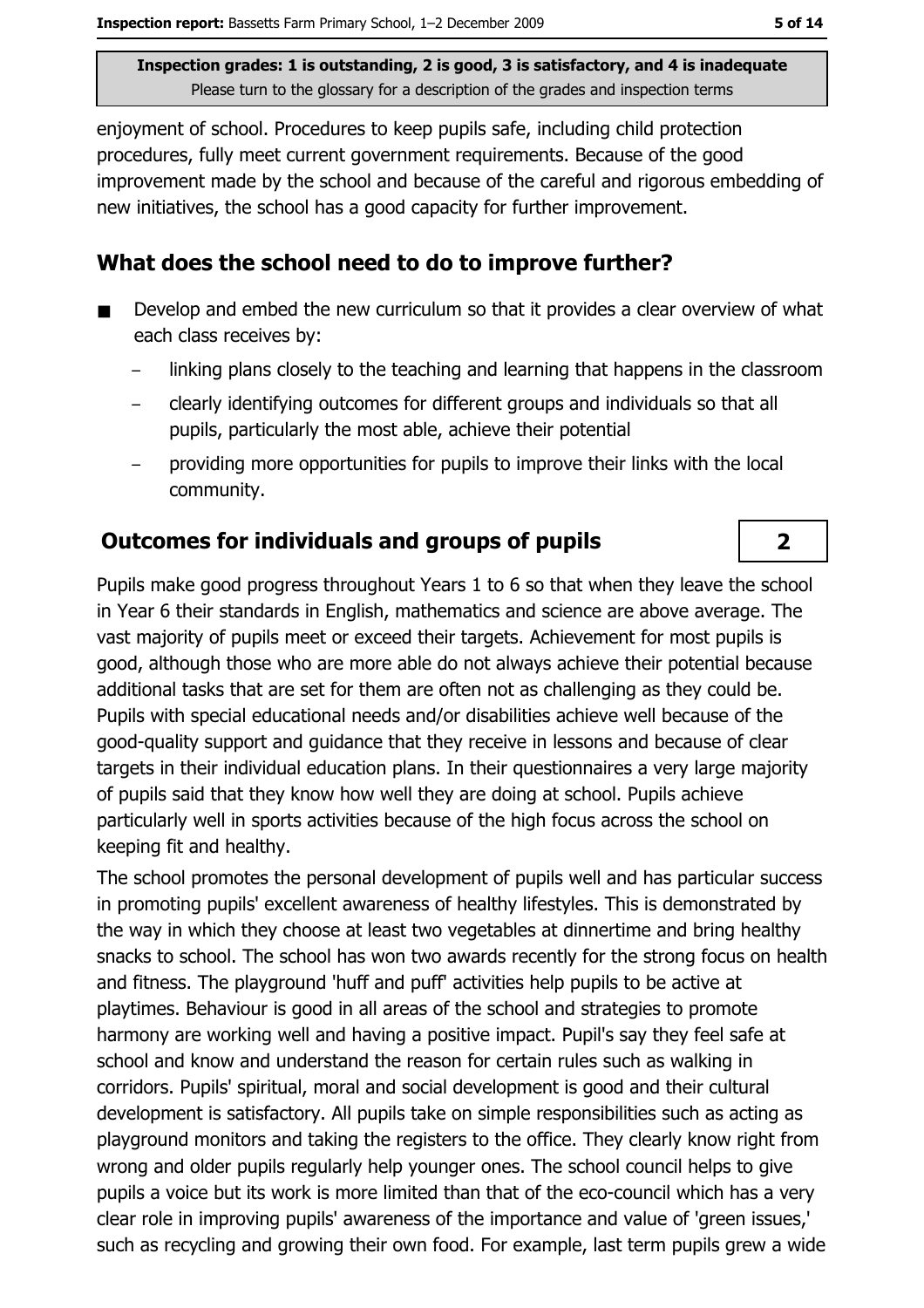range of salads and fruits and during the summer the whole school had lunch on one particular day using the produce they had grown. Pupils recycle rigorously and compost all food waste. The eco-council is working hard to initiate walking or cycling to school.

There are satisfactory links with the local community, and good links with schools that promote some effective opportunities for transition, leading to pupils being well prepared for their futures. Pupils regularly perform for the community and raise funds for different charities, although they do not always have the opportunity to make choices about which charity or local aspect they want to become involved with.

These are the grades for pupils' outcomes

| Pupils' achievement and the extent to which they enjoy their learning                                                     |                         |  |  |
|---------------------------------------------------------------------------------------------------------------------------|-------------------------|--|--|
| Taking into account:<br>Pupils' attainment <sup>1</sup>                                                                   | $\overline{2}$          |  |  |
| The quality of pupils' learning and their progress                                                                        | $\overline{2}$          |  |  |
| The quality of learning for pupils with special educational needs and/or<br>disabilities and their progress               |                         |  |  |
| The extent to which pupils feel safe                                                                                      | $\overline{\mathbf{2}}$ |  |  |
| <b>Pupils' behaviour</b>                                                                                                  |                         |  |  |
| The extent to which pupils adopt healthy lifestyles                                                                       |                         |  |  |
| The extent to which pupils contribute to the school and wider community                                                   |                         |  |  |
| The extent to which pupils develop workplace and other skills that will<br>contribute to their future economic well-being |                         |  |  |
| Taking into account:<br>Pupils' attendance <sup>1</sup>                                                                   | 2                       |  |  |
| The extent of pupils' spiritual, moral, social and cultural development                                                   | 2                       |  |  |

#### How effective is the provision?

Though satisfactory at present, the new curriculum is beginning to provide a rich and exciting range of learning opportunities for all pupils. It is starting to have a positive impact on many areas of learning, particularly on developing links between subjects. This is helping to provide increased opportunities for pupils to develop their writing skills and is helping standards in writing to improve. However, its overall impact is limited because curriculum planning is not yet fully complete and as a result there is a lack of a

The grades for attainment and attendance are: 1 is high; 2 is above average; 3 is broadly average; and 4 is low.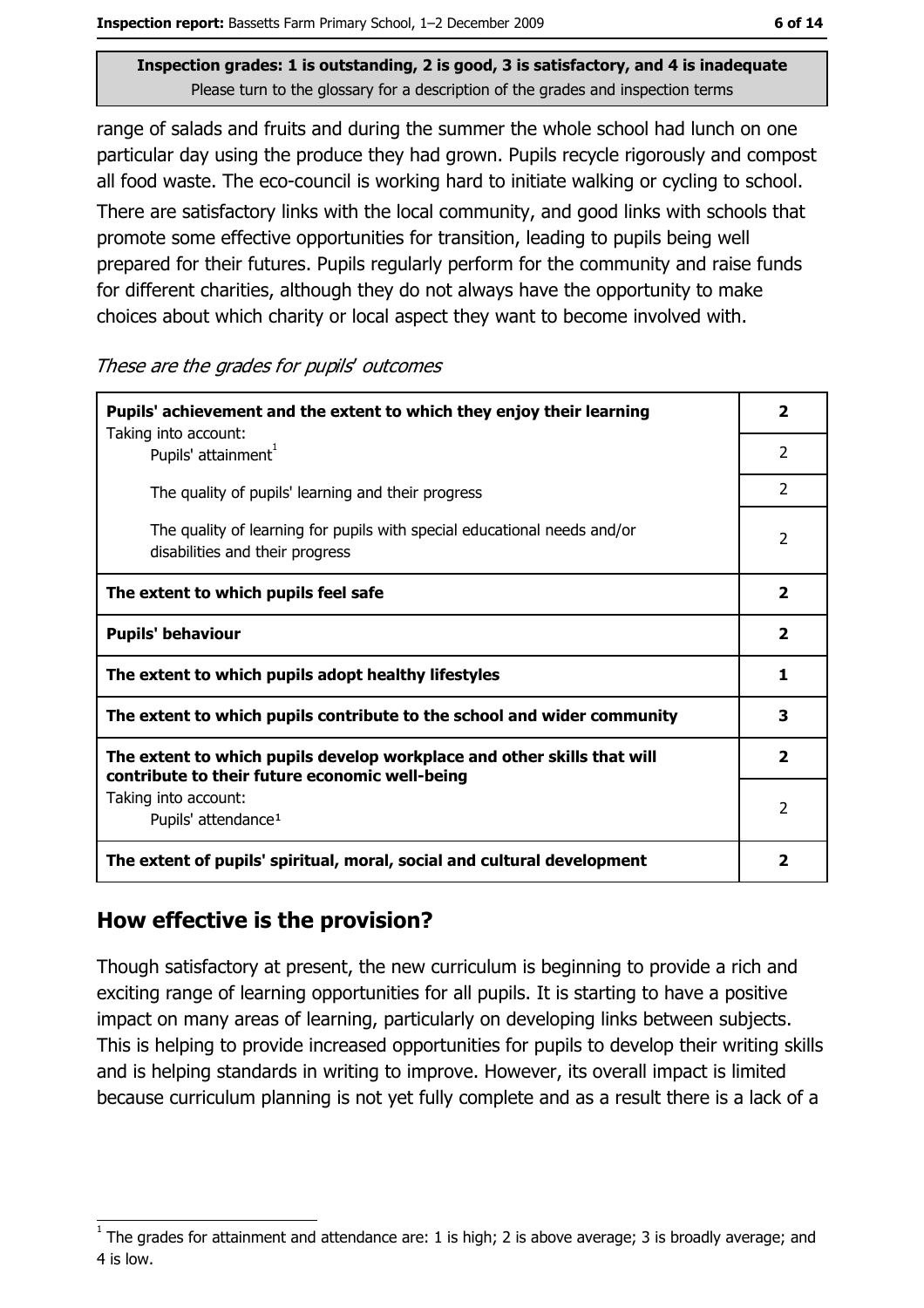clear overview of what each child receives. The curriculum does not yet offer sufficient provision for the more-able pupils on a regular basis, resulting in a lack of challenge for some of these pupils.

Positive relationships and good-quality support are having a successful impact on pupils' learning. As a result pupils behave well in lessons, work happily together and are fully responsive to adults. In a few lessons where interactive boards were used well to extend pupils' thinking, pupils made some exceptional gains in learning. For example, in one lesson in Year 2 pupils were required to find answers to addition problems using an interactive approach that kept them fully focused and helped them to achieve very well. In another lesson in Year 4, an animated presentation was used very effectively to help pupils understand the importance of publicity to sell a brand. Teaching assistants offer good support to pupils with special educational needs and/or disabilities and to those who speak English as an additional language, helping them to achieve well. Though there is sometimes a lack of challenge for the more-able pupils, most groups are clear about what is expected of them because assessment and marking of pupils' work is good, providing clear ideas about how they could improve.

Good care for all pupils, particularly those who are vulnerable, ensures that pupils enjoy school and quickly settle. Pupils are safe and secure at school because of robust safeguarding procedures including for health, safety and child protection. Strong support and quidance for various groups means that their targets are regularly reviewed and shared with parents. Clear strategies to improve attendance are working well and attendance is now above average.

These are the grades for the quality of provision

| The quality of teaching                                                                                    |   |
|------------------------------------------------------------------------------------------------------------|---|
| Taking into account:<br>The use of assessment to support learning                                          |   |
| The extent to which the curriculum meets pupils' needs, including, where<br>relevant, through partnerships | 3 |
| The effectiveness of care, guidance and support                                                            |   |

#### How effective are leadership and management?

The new headteacher has a clear vision and ambition for the future of the school. Together with other more established leaders she has already put several good new procedures in place to improve provision and raise standards. Monitoring of teaching and learning has been a key focus of her leadership since she took office and she has a clear view of the strengths and weaknesses of the provision. Leaders ensure that pupils have equal opportunities to all the activities offered at the school. Governors are very supportive and take their roles seriously. They fully meet their statutory duties and challenge the headteacher well about her decisions. Their management of the budget is rigorous. Governors are regular visitors and know the strengths of the school well.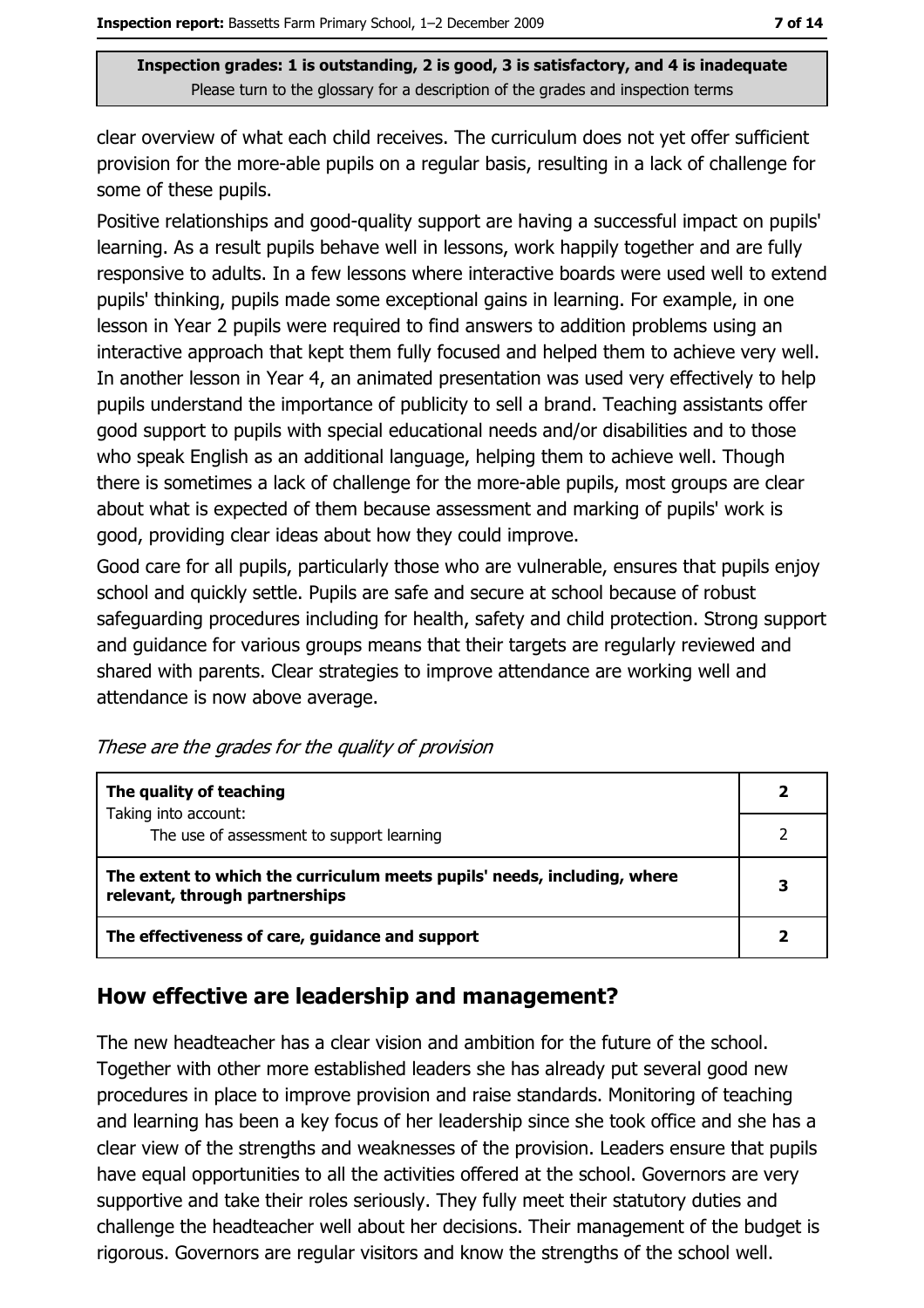Parents are very supportive of the new leadership and are pleased with their children's progress. Safeguarding procedures, including child protection, are good. The strategy for community cohesion, though satisfactory, is improving well because many links with schools across Britain and the wider world are emerging. These are just beginning to have an impact on pupils' cultural awareness in particular. Links with other local schools are strong, resulting in shared initiatives for the older pupils that prepare them well for the next stage of their education.

|  |  | These are the grades for leadership and management |  |  |
|--|--|----------------------------------------------------|--|--|
|  |  |                                                    |  |  |
|  |  |                                                    |  |  |
|  |  |                                                    |  |  |

| The effectiveness of leadership and management in embedding ambition and<br>driving improvement                                                                     |                         |  |
|---------------------------------------------------------------------------------------------------------------------------------------------------------------------|-------------------------|--|
| Taking into account:<br>The leadership and management of teaching and learning                                                                                      | 2                       |  |
| The effectiveness of the governing body in challenging and supporting the<br>school so that weaknesses are tackled decisively and statutory responsibilities<br>met | $\overline{\mathbf{2}}$ |  |
| The effectiveness of the school's engagement with parents and carers                                                                                                | $\overline{\mathbf{2}}$ |  |
| The effectiveness of partnerships in promoting learning and well-being                                                                                              | $\overline{\mathbf{2}}$ |  |
| The effectiveness with which the school promotes equality of opportunity and<br>tackles discrimination                                                              | $\overline{\mathbf{2}}$ |  |
| The effectiveness of safeguarding procedures                                                                                                                        | $\overline{\mathbf{2}}$ |  |
| The effectiveness with which the school promotes community cohesion                                                                                                 | 3                       |  |
| The effectiveness with which the school deploys resources to achieve<br>value for money                                                                             | 2                       |  |

### **Early Years Foundation Stage**

Children have lots of fun with their activities and have many exciting tasks which help them to enjoy school. Excellent relationships with each other and with staff are the basis for good learning and as a result children make good progress during their time in the Reception class. On entry many have skills that are below the levels typically seen in children of this age, particularly in communication, language and literacy and in mathematical development. Because of good progress they quickly catch up, and though skills sometimes lag behind, many attain the expected levels by the time they enter Year 1 and a few exceed them. Resources are plentiful and of good quality and are utilised very effectively by the staff team. There is good balance of teacher-led and child-initiated activities. For example in one session some children happily painted, played with building bricks, puzzles and mathematical games as the teacher led a pre-planned writing activity for others. The outdoor area is just as exciting as the indoor classroom and children eagerly take part in the many physical challenges and outdoor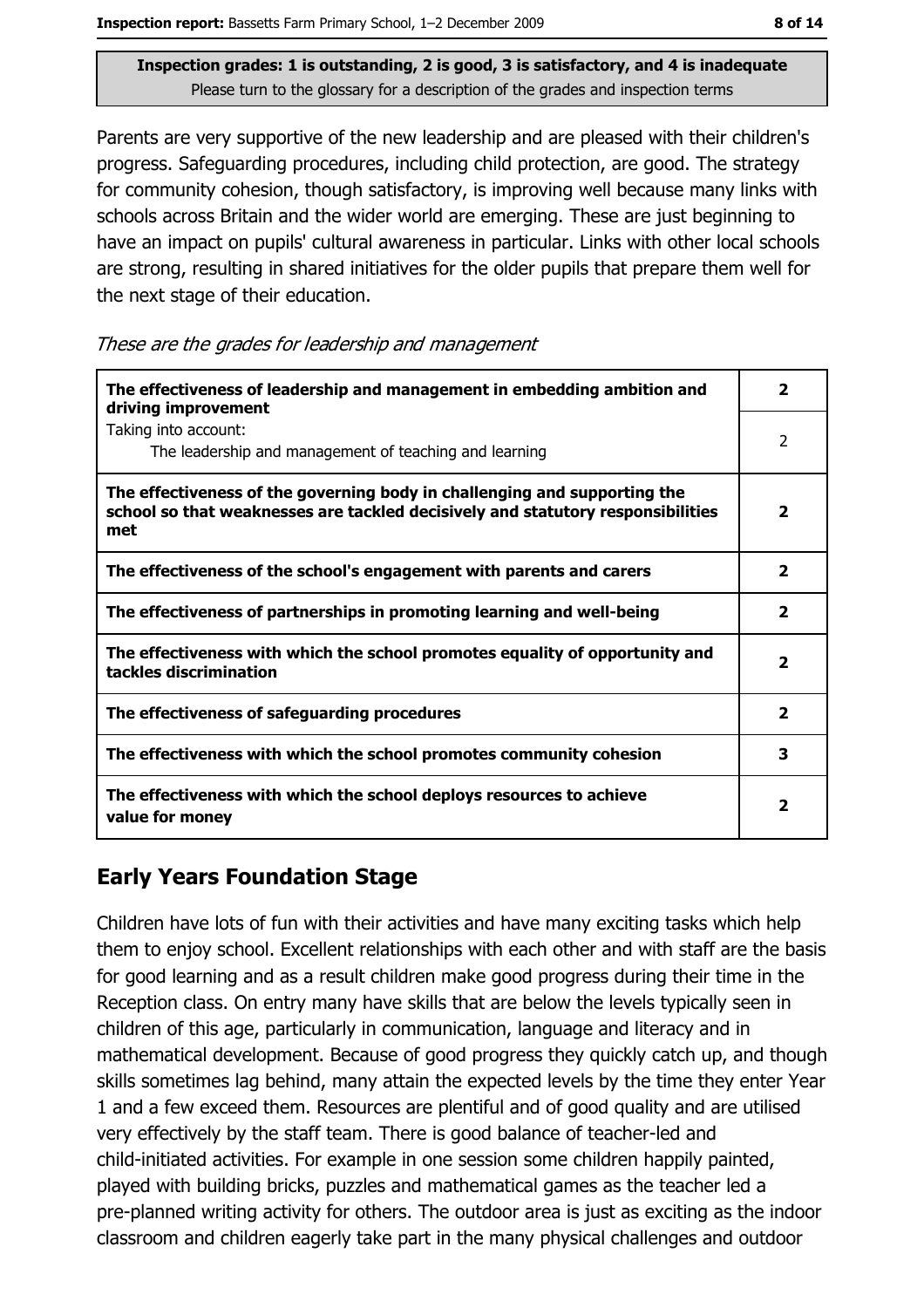tasks that are available

Leadership and management of the Early Years Foundation Stage provision are good. Routines are well established, partnerships with parents and external agencies are strong and planning ensures equality and diversity. Effective displays of past work show a rich variety and helps to improve children's understanding. Safeguarding procedures are good and ensure that children are safe at school. Good annotated assessment helps staff to keep track of how each child is progressing.

These are the grades for the Early Years Foundation Stage

| <b>Overall effectiveness of the Early Years Foundation Stage</b>                             |  |  |
|----------------------------------------------------------------------------------------------|--|--|
| Taking into account:<br>Outcomes for children in the Early Years Foundation Stage            |  |  |
| The quality of provision in the Early Years Foundation Stage                                 |  |  |
| The effectiveness of leadership and management of the Early Years<br><b>Foundation Stage</b> |  |  |

#### **Views of parents and carers**

Parents are very supportive of the school. They are pleased with the way the school takes care of their children and with the progress that their children make. This is a good school because all the staff look after the children very well', commented one parent. Another wrote 'I am really pleased with the way the school helps my child make progress. I have noticed lots of improvements recently.' Parents regularly come to school for 'Happy Hour' activities in which pupils and parents share their learning for an hour on a regular basis. These sessions are very well attended and parents think they are valuable. They enjoy working alongside their children and undertaking simple tasks like making models and resources and solving problems. The vast majority of parents say their children enjoy school.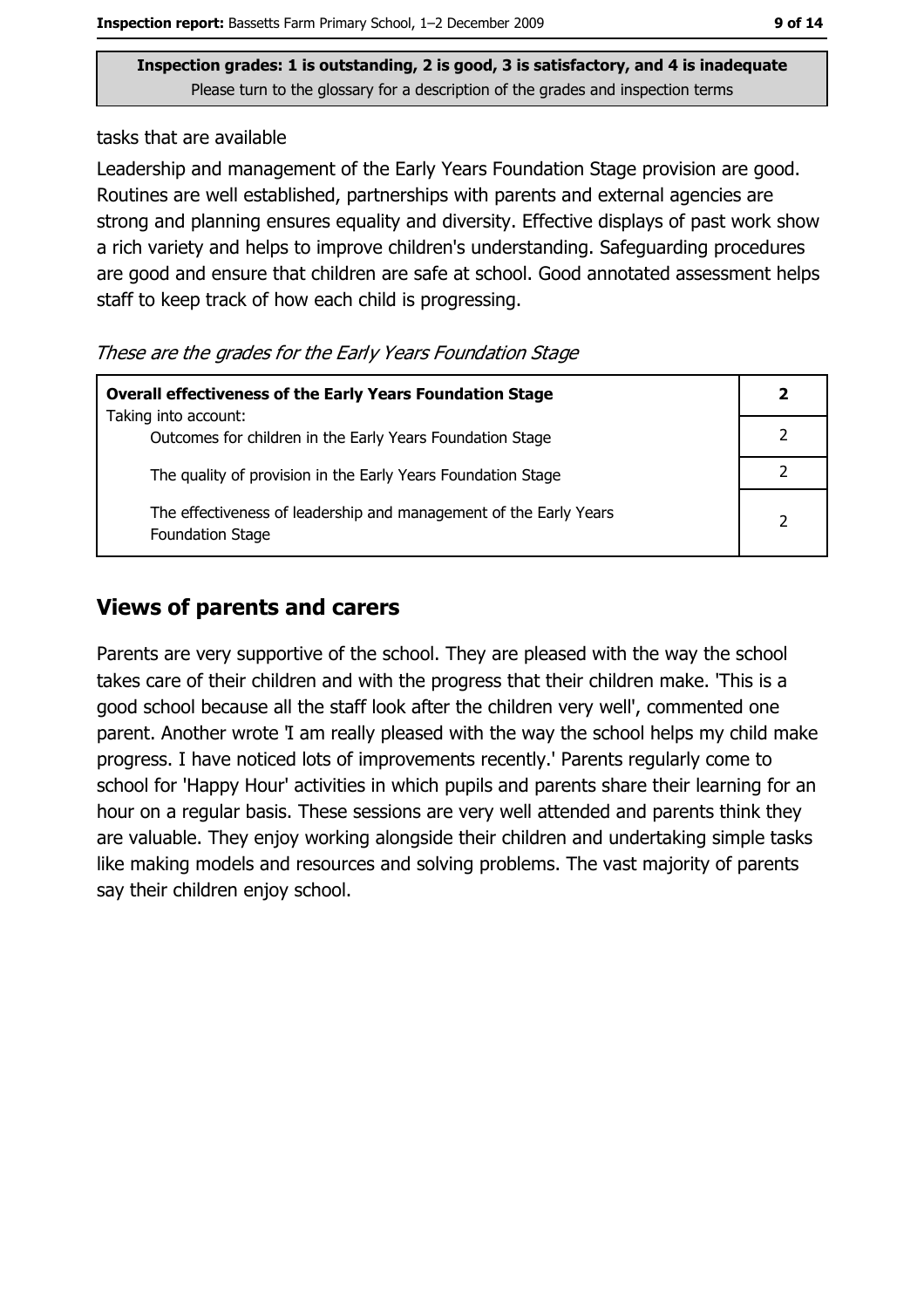#### Responses from parents and carers to Ofsted's questionnaire

Ofsted invited all the registered parents and carers of pupils registered at Bassett Farm primary school to complete a questionnaire about their views of the school.

In the questionnaire, parents and carers were asked to record how strongly they agreed with 12 statements about the school.

The inspection team received 119 completed questionnaires by the end of the

on-site inspection. In total, there are 287 pupils registered at the school.

| <b>Statements</b>                                                                                                                                                                                                                                       | <b>Strongly</b><br><b>Agree</b> |               | <b>Agree</b> |               |                | <b>Disagree</b> |              | <b>Strongly</b><br>disagree |  |
|---------------------------------------------------------------------------------------------------------------------------------------------------------------------------------------------------------------------------------------------------------|---------------------------------|---------------|--------------|---------------|----------------|-----------------|--------------|-----------------------------|--|
|                                                                                                                                                                                                                                                         | <b>Total</b>                    | $\frac{0}{0}$ | <b>Total</b> | $\frac{0}{0}$ | <b>Total</b>   | $\frac{0}{0}$   | <b>Total</b> | $\frac{1}{2}$               |  |
| My child enjoys school                                                                                                                                                                                                                                  | 71                              | 60            | 45           | 38            | $\overline{2}$ | $\overline{2}$  | $\mathbf{1}$ | $\mathbf{1}$                |  |
| The school keeps my child<br>safe                                                                                                                                                                                                                       | 75                              | 63            | 43           | 36            | 0              | 0               | 1            | $\mathbf{1}$                |  |
| The school informs me<br>about my child's progress                                                                                                                                                                                                      | 55                              | 46            | 63           | 53            | $\mathbf{1}$   | $\mathbf{1}$    | 0            | $\mathbf 0$                 |  |
| My child is making enough<br>progress at this school                                                                                                                                                                                                    | 52                              | 55            | 57           | 48            | $\overline{7}$ | 6               | 1            | $\mathbf{1}$                |  |
| The teaching is good at this<br>school                                                                                                                                                                                                                  | 67                              | 56            | 47           | 39            | 3              | 3               | 0            | $\mathbf 0$                 |  |
| The school helps me to<br>support my child's learning                                                                                                                                                                                                   | 60                              | 50            | 57           | 48            | $\overline{2}$ | $\overline{2}$  | 0            | $\mathbf 0$                 |  |
| The school helps my child to<br>have a healthy lifestyle                                                                                                                                                                                                | 63                              | 53            | 51           | 43            | 3              | 3               | 0            | 0                           |  |
| The school makes sure that<br>my child is well prepared for<br>the future (for example<br>changing year group,<br>changing school, and for<br>children who are finishing<br>school, entering further or<br>higher education, or<br>entering employment) | 42                              | 35            | 66           | 55            | $\overline{2}$ | $\overline{2}$  | 1            | $\mathbf{1}$                |  |
| The school meets my child's<br>particular needs                                                                                                                                                                                                         | 51                              | 43            | 59           | 50            | 6              | 5               | 0            | $\mathbf 0$                 |  |
| The school deals effectively<br>with unacceptable behaviour                                                                                                                                                                                             | 46                              | 39            | 61           | 51            | 5              | 4               | 0            | 0                           |  |
| The school takes account of<br>my suggestions and<br>concerns                                                                                                                                                                                           | 48                              | 40            | 62           | 52            | $\overline{4}$ | 3               | 0            | 0                           |  |
| The school is led and<br>managed effectively                                                                                                                                                                                                            | 44                              | 37            | 66           | 55            | $\mathbf{1}$   | $\mathbf{1}$    | 0            | $\mathbf 0$                 |  |
| Overall, I am happy with my<br>child's experience at this<br>school                                                                                                                                                                                     | 60                              | 50            | 56           | 47            | 0              | 0               | $\mathbf{1}$ | $\mathbf{1}$                |  |

The table above summarises the responses that parents and carers made to each statement. The percentages indicate the proportion of parents and carers giving that response out of the total number of completed questionnaires. Where one or more parents and carers chose not to answer a particular question, the percentages will not add up to 100%.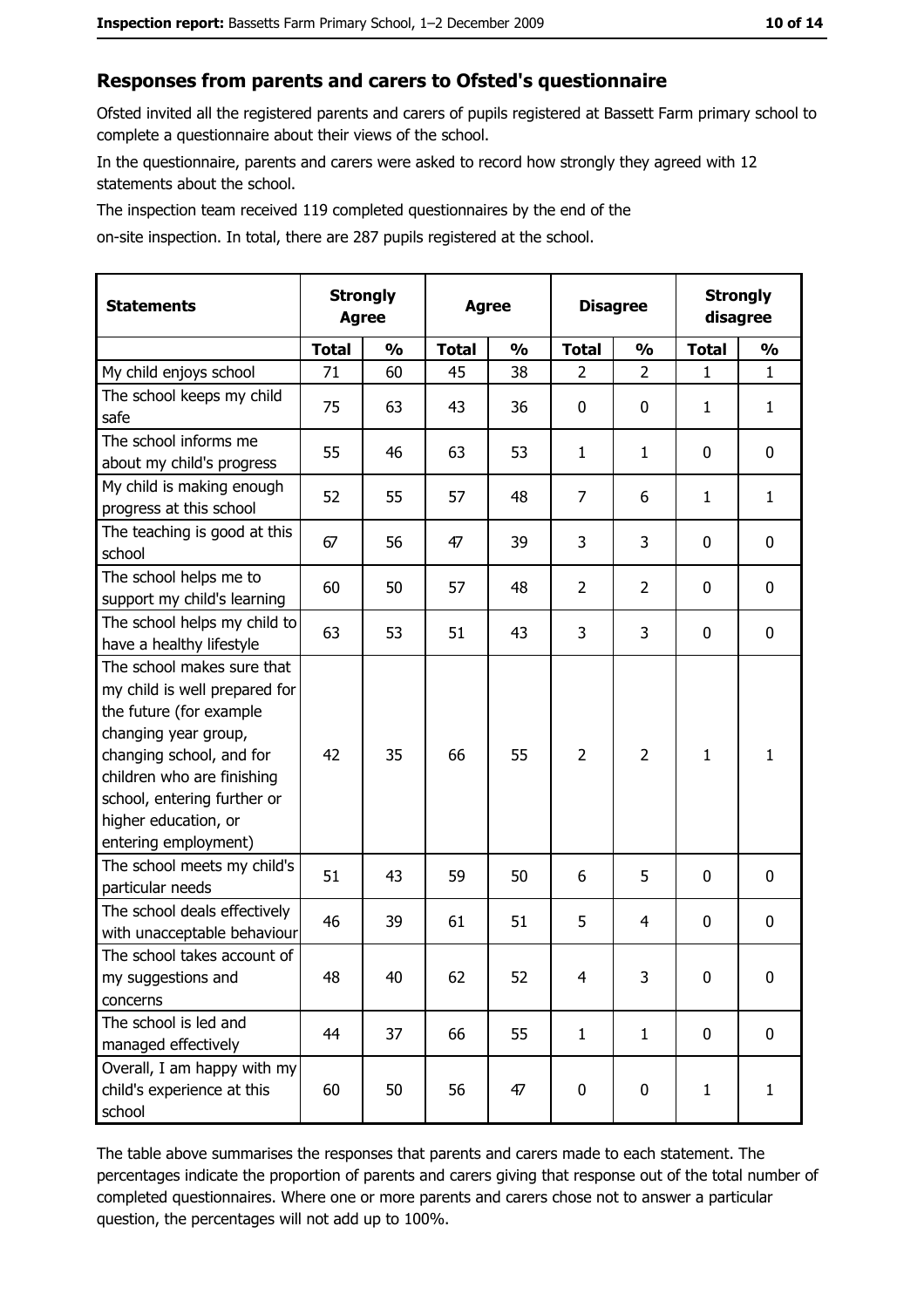# Glossary

| Grade   | <b>Judgement</b> | <b>Description</b>                                                                                                                                                                                                               |
|---------|------------------|----------------------------------------------------------------------------------------------------------------------------------------------------------------------------------------------------------------------------------|
| Grade 1 | Outstanding      | These features are highly effective. An oustanding<br>school provides exceptionally well for its pupils' needs.                                                                                                                  |
| Grade 2 | Good             | These are very positive features of a school. A school<br>that is good is serving its pupils well.                                                                                                                               |
| Grade 3 | Satisfactory     | These features are of reasonable quality. A satisfactory<br>school is providing adequately for its pupils.                                                                                                                       |
| Grade 4 | Inadequate       | These features are not of an acceptable standard. An<br>inadequate school needs to make significant<br>improvement in order to meet the needs of its pupils.<br>Ofsted inspectors will make further visits until it<br>improves. |

## What inspection judgements mean

## Overall effectiveness of schools inspected between September 2007 and July 2008

|                       | Overall effectiveness judgement (percentage of<br>schools) |      |                     |                   |  |
|-----------------------|------------------------------------------------------------|------|---------------------|-------------------|--|
| <b>Type of school</b> | <b>Outstanding</b>                                         | Good | <b>Satisfactory</b> | <b>Inadequate</b> |  |
| Nursery schools       | 39                                                         | 58   | 3                   | 0                 |  |
| Primary schools       | 13                                                         | 50   | 33                  | 4                 |  |
| Secondary schools     | 17                                                         | 40   | 34                  | 9                 |  |
| Sixth forms           | 18                                                         | 43   | 37                  | $\overline{2}$    |  |
| Special schools       | 26                                                         | 54   | 18                  | $\overline{2}$    |  |
| Pupil referral units  | 7                                                          | 55   | 30                  | 7                 |  |
| All schools           | 15                                                         | 49   | 32                  | 5                 |  |

New school inspection arrangements were introduced on 1 September 2009. This means that inspectors now make some additional judgements that were not made previously.

The data in the table above were reported in The Annual Report of Her Majesty's Chief Inspector of Education, Children's Services and Skills 2007/08.

Percentages are rounded and do not always add exactly to 100. Secondary school figures include those that have sixth forms, and sixth form figures include only the data specifically for sixth form inspection judgements.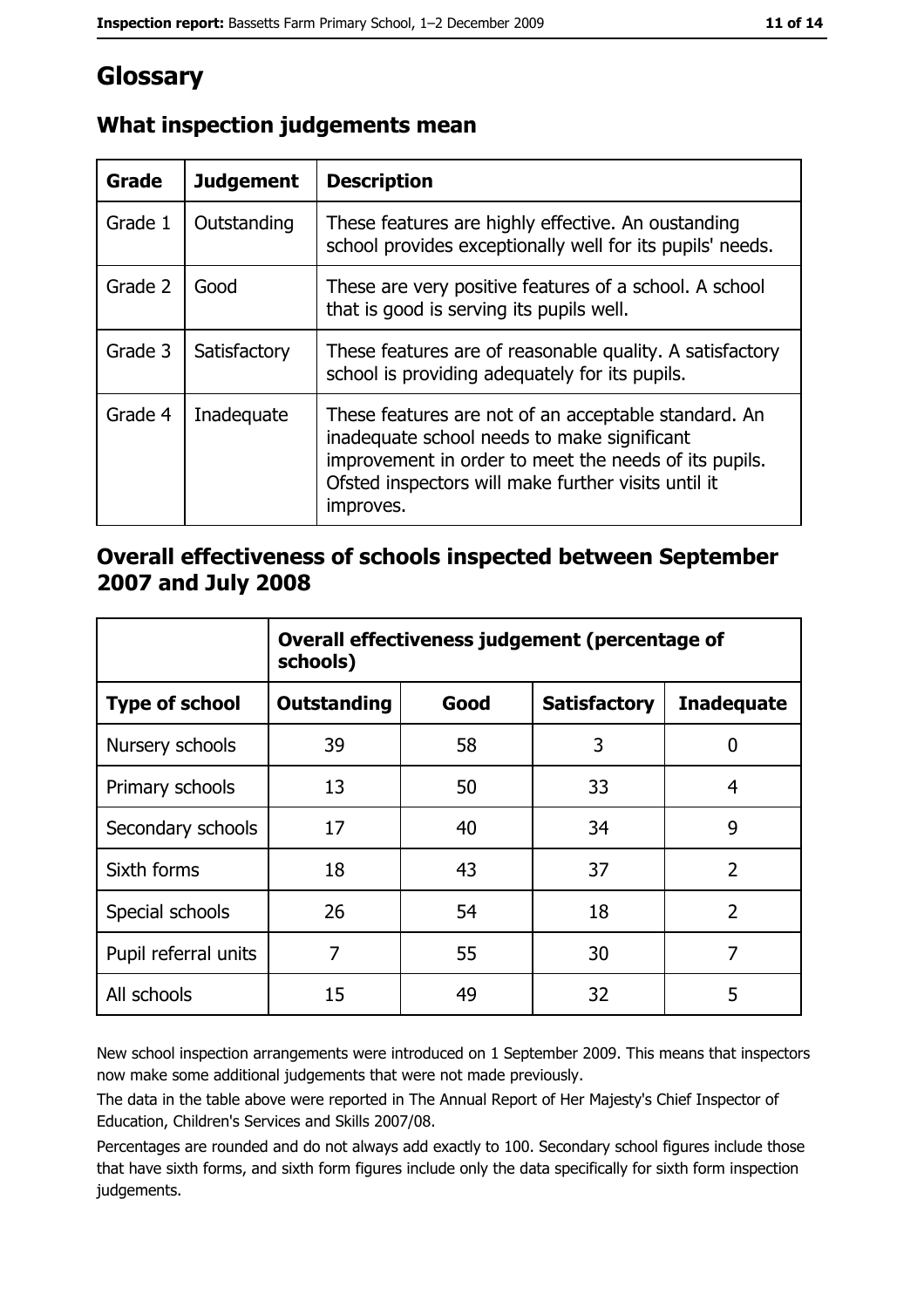# **Common terminology used by inspectors**

| Achievement:                  | the progress and success of a pupil in<br>their learning, development or training.                                                                                                                                                                                                                                |
|-------------------------------|-------------------------------------------------------------------------------------------------------------------------------------------------------------------------------------------------------------------------------------------------------------------------------------------------------------------|
| Attainment:                   | the standard of the pupils' work shown by<br>test and examination results and in<br>lessons.                                                                                                                                                                                                                      |
| Capacity to improve:          | the proven ability of the school to<br>continue improving. Inspectors base this<br>judgement on what the school has<br>accomplished so far and on the quality of<br>its systems to maintain improvement.                                                                                                          |
| Leadership and management:    | the contribution of all the staff with<br>responsibilities, not just the headteacher,<br>to identifying priorities, directing and<br>motivating staff and running the school.                                                                                                                                     |
| Learning:                     | how well pupils acquire knowledge,<br>develop their understanding, learn and<br>practise skills and are developing their<br>competence as learners.                                                                                                                                                               |
| <b>Overall effectiveness:</b> | inspectors form a judgement on a school's<br>overall effectiveness based on the findings<br>from their inspection of the school. The<br>following judgements, in particular,<br>influence what the overall effectiveness<br>judgement will be.                                                                    |
|                               | The school's capacity for sustained<br>improvement.<br>Outcomes for individuals and groups<br>of pupils.<br>The quality of teaching.<br>The extent to which the curriculum<br>meets pupil's needs, including where<br>relevant, through partnerships.<br>The effectiveness of care, guidance<br>٠<br>and support. |
| Progress:                     | the rate at which pupils are learning in<br>lessons and over longer periods of time. It<br>is often measured by comparing the<br>pupils' attainment at the end of a key<br>stage with their attainment when they<br>started.                                                                                      |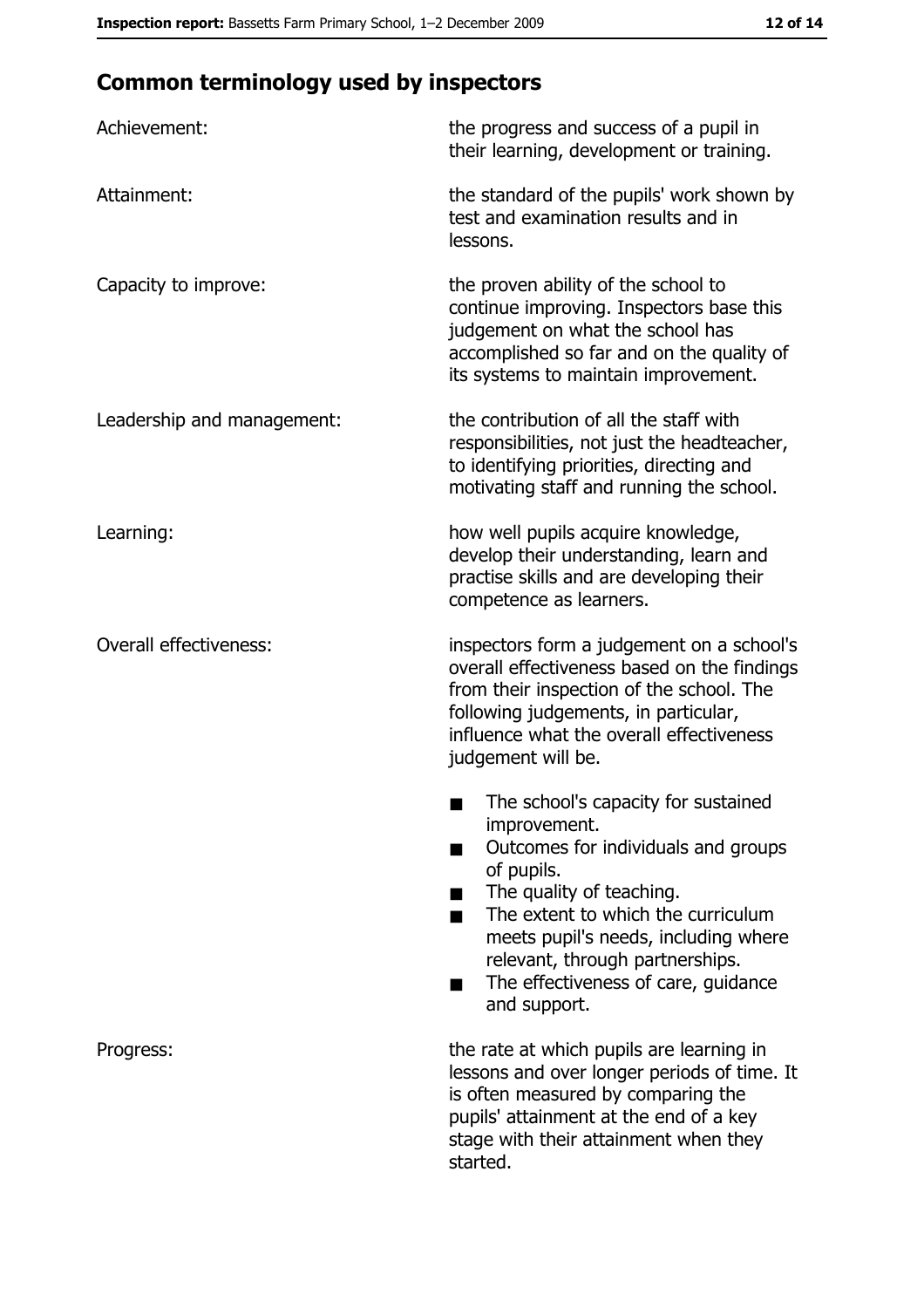This letter is provided for the school, parents and carers to share with their children. It describes Ofsted's main findings from the inspection of their school.



#### 3 December 2009

Dear Pupils,

#### Inspection of Bassetts Farm Primary School, Exmouth, EX8 4GB

Thank you for your help during our recent visit to your school. We enjoyed meeting you and talking to you about the things you do at school. We were pleased to learn that you enjoy school and that you are all making a real effort to come to school every day. This letter is to tell you some of the other things we found out during our visit.

- Bassett Farm is a good school and you achieve well during your time there.  $\blacksquare$
- You behave well and work well together.  $\blacksquare$
- Most of you achieve well so that you reach levels that are above average.  $\blacksquare$
- Those of you who find learning easy do not always achieve as well as you could.  $\blacksquare$
- You are particularly good at recycling and we think that your eco-council is doing a  $\blacksquare$ good job in helping you all to understand how important recycling is.
- Your teachers help you to know how well you are doing.  $\blacksquare$
- Your new curriculum is beginning to provide some exciting things for you to do  $\blacksquare$ although it is not yet fully finished. It does not yet provided you with enough ideas about how you could do more work with your local area.
- Your leaders keep you safe at school. You told us that you feel safe.  $\blacksquare$

We are asking the school to develop the curriculum fully so that it provides lots of ideas for all the different pupils at the school, particularly the pupils who could do more work, and so that it provides more things for you to do with your local community. We hope you will help with this by making suggestions about what you would like to do and which charities you want to support.

Thank you again for your help and good luck for your futures.

Yours sincerely

**Denise Morris** 

Lead Inspector